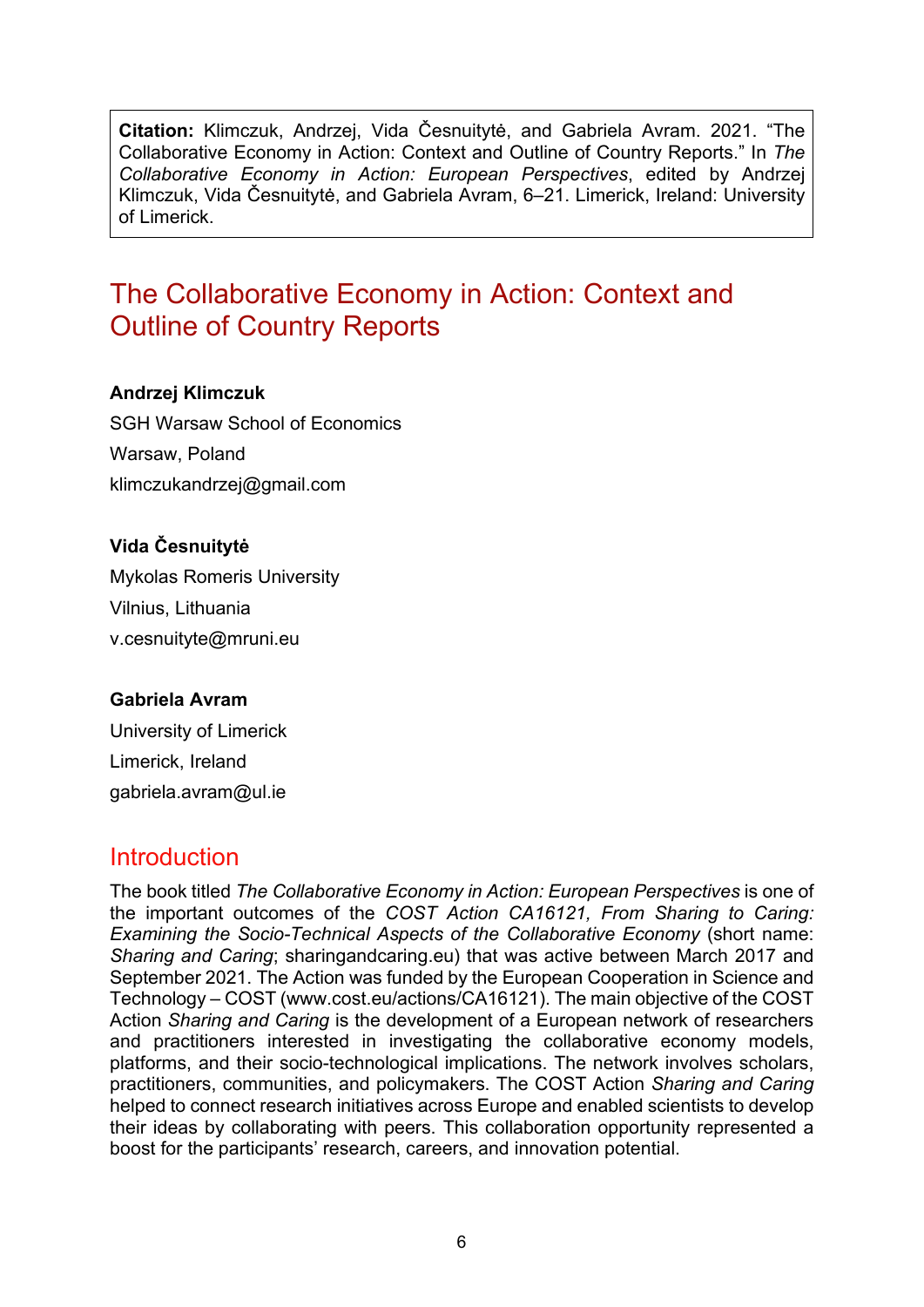The *Sharing and Caring* network opened new opportunities for 312 participants involved in four working groups, five task forces, and coming from 39 different countries, including 37 European countries and two partner countries (Georgia and Australia). The participants had very diverse backgrounds, from human-computer interaction, computer science, sociology, geography, and business to law and political sciences. Scholars collaborated with practitioners, industry representatives and community activists in studying the collaborative economy phenomena through a practice-focused approach. More than 120 short stories were collected by the participants, as well as 15 in-depth ethnographic case studies. The members of the COST Action assembled a list of bibliographic resources on the collaborative economy and a directory including organizations, scholars, and activists involved in the collaborative economy. The four Working Groups focused on: examining collaborative economy practices and communities (WG1) and digital platforms in use (WG2), studying the impacts of the collaborative economy (WG3), and identifying mechanisms to activate and support the collaborative economy (WG4). The participants of the COST Action organized two Training Schools: one in Funchal, Madeira, in November 2017, and one in Aarhus, Denmark, in August 2019, bringing together scholars, experts, and activists with more than 50 early career researchers. Thirty-eight researchers were supported to travel for Short Term Scientific Missions, 26 early career researchers from Inclusiveness Target Countries received financial support for their participation in international conferences, and 7 participants benefited from virtual mobility grants.

The main aim of this book is to provide a comprehensive overview of the collaborative economy (CE) in European countries with a variety of its aspects for a deeper understanding of the phenomenon as a whole. For this reason, in July 2017, an open call for country reports was distributed among the members of the COST Action *Sharing and Caring*. Representatives of the member countries were invited to produce short country reports covering: definition(s) of the CE; types and models of the CE; key stakeholders involved; as well as legislation and technological tools relevant for the CE. Submitted reports varied in length and regarding the level of detail included, in accordance with how much information was available in each respective country at the time of writing. Editors of the book have compiled these early reports into a summary report, which was intended as a first step in mapping the state of the CE in Europe. The *Member Countries Report on the Collaborative Economy*, edited by Gaia Mosconi, Agnieszka Lukasiewicz, and Gabriela Avram (2018) that was published on the *Sharing and Caring* website, represented its first synergetic outcome and provided an overview of the CE phenomenon as interpreted and manifested in each of the countries part of the network. Additionally, Sergio Nassare-Aznar, Kosjenka Dumančić, and Giulia Priora compiled a *Preliminary Legal Analysis of Country Reports on Cases of Collaborative Economy* (2018).

In 2018, after undertaking an analysis of the previous reports' strengths and weaknesses, the book editors issued a call for an updated version of these country reports. Prof. Ann Light advised the editorial team, proposing a new format for country reports and 4000 words limit. The template included: Introduction, Definition, Key Questions, Examples, Illustration, Context, Developments, Issues, Other Major Players, and Relevant Literature. The new template was approved by the Management Committee in October 2018. The task force that had supported the production of the first series of country reports (Dimitar Trajanov, Maria del Mar Alonso, Bálint Balázs, Kosjenka Dumančić, and Gabriela Avram) acted as mentors for the team of authors in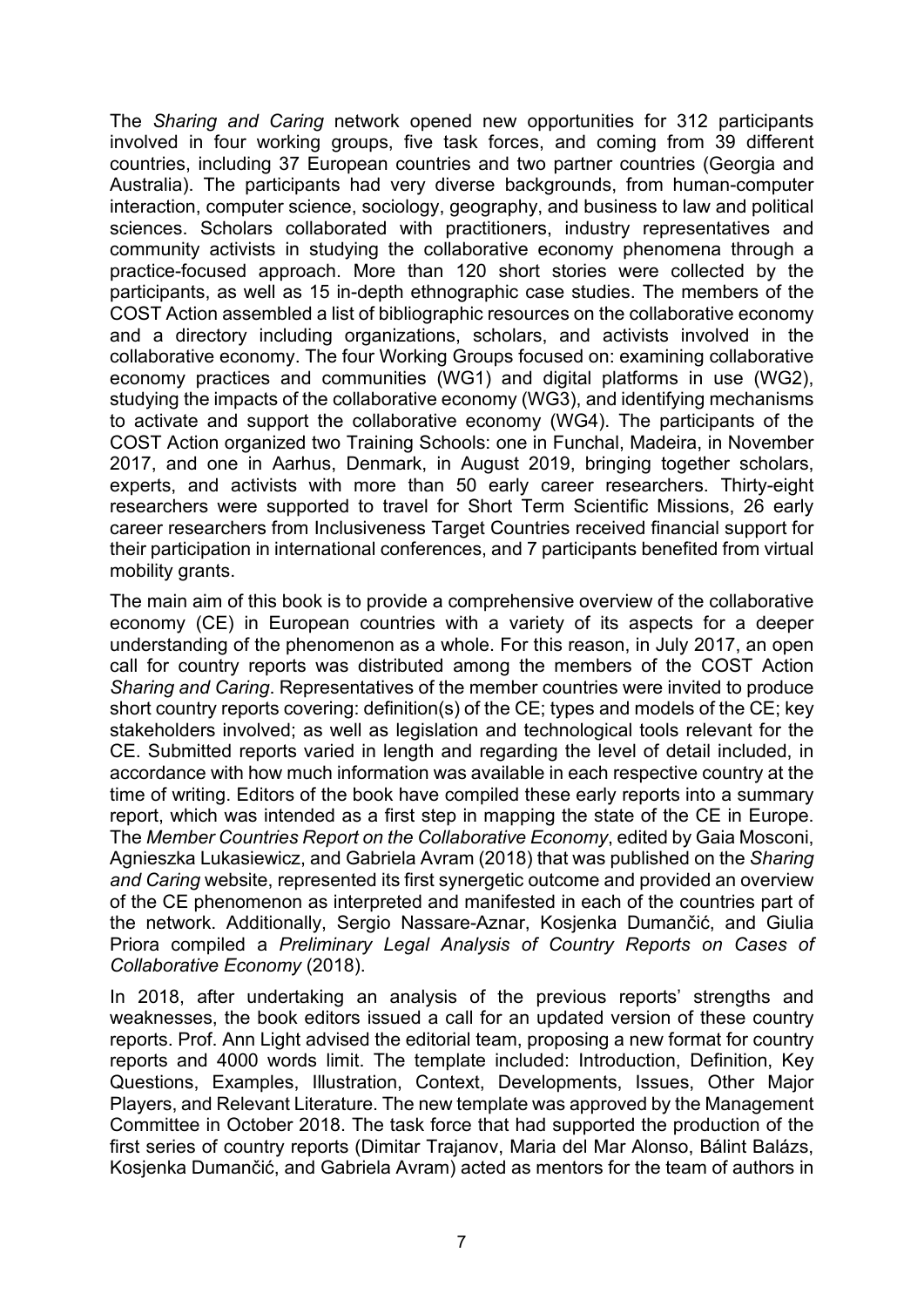each country. The final reports arrived at the end of 2018, bringing the total number of submissions to 30 (twenty-nine European countries plus Georgia). A call for book editors was issued, and a new editorial team was formed by volunteers from the participants of the COST Action: Andrzej Klimczuk, Vida Česnuitytė, Cristina Miguel, Santa Mijalche, Gabriela Avram, Bori Simonovits, Bálint Balázs, Kostas Stefanidis, and Rafael Laurenti. The editorial team organized the double-blind reviews of reports and communicated to the authors the requirements for improving their texts. After reviews, the authors submitted updated versions of their country reports providing up-to-date interdisciplinary analysis on the state of the CE in 2019, when the reports were collected. During the final phase, the chapters were again reviewed by the lead editors together with all editorial team members. At the time, the intention was to update these reports again just before the end of the COST Action *Sharing and Caring* in 2021 and to produce a third edition. However, the COVID-19 pandemic changed these plans. Thus, this final volume was created by 82 scholars—editors and contributors—and consists of reports on 27 countries participating in the COST Action.

This chapter is organized as follows. First, a short overview of the basic theoretical approaches to CE is presented. Further, the structure of the book is discussed in detail, and the text closes with a summary.

## Defining the Collaborative Economy Phenomenon

The term *collaborative economy* (CE) itself is relatively new, and according to the European Commission, the term is used interchangeably with the term *sharing economy* (SE). The term SE was frequently used when early models, such as Airbnb or ZipCar, appeared and gained popularity, especially in the United States, but it was afterwards substituted with the term CE in the European contexts. The country reports in this collection often use the two terms interchangeably, further illustrating the fact that a generally agreed definition is still missing. However, the ambition driving the term CE is to create specific European economic models with greater emphasis on the community's involvement. In Europe, it is still the case that the definition of the CE and SE remains fuzzy, including both non-profit and for-profit models, supported by both monetary and non-monetary exchanges among participants. The phenomenon is complex, covering various fields of activity, as well as operating at various levels, ranging from the international to the national, regional, and local. Some definitions focus mostly on sustainability, while others highlight technological and financial aspects and business models specific to the phenomenon.

The examples included in this book describe both aspects of the phenomenon. The collection speaks to the business side of the peer-to-peer exchange and the use of intermediary digital platforms, as well as to a variety of bottom-up civic initiatives that aim at promoting new societal values among society members without a direct economic benefit. Both for-profit and non-profit stakeholders are taking part and pushing forward the phenomenon, exploring challenges and opportunities offered by the expanding intersection between the development of information and communications technologies (ICTs) infrastructure and societal needs. In presented reports, national, regional, and local governments frequently come up as crucial stakeholders involved in the development of the CE, especially when it comes to laws and regulations.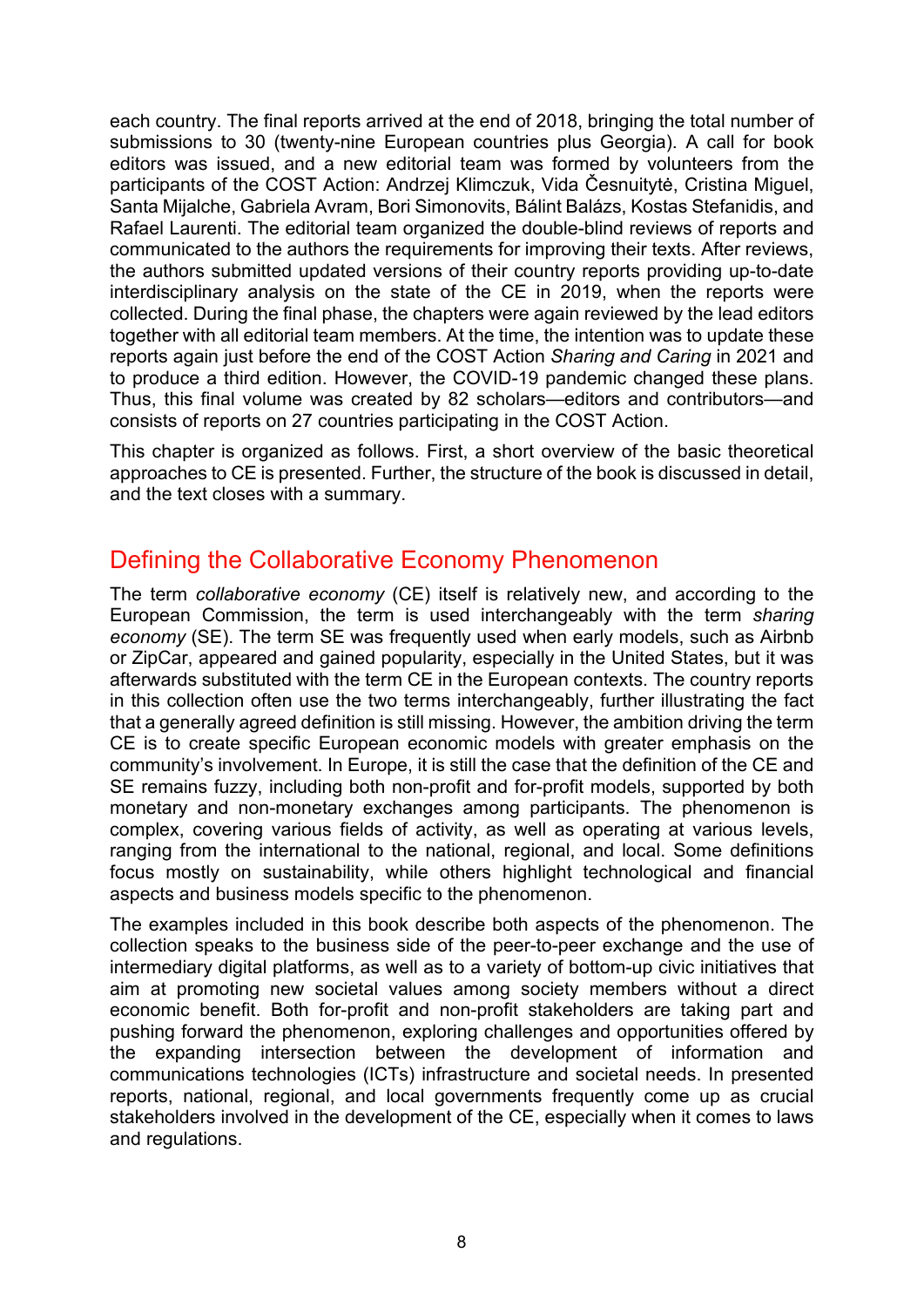## The Book's Structure

The book consists of 27 main chapters. Each chapter gives a perspective on the situation of the CE and SE in the following countries: Albania, Austria, Belgium, Bosnia and Herzegovina, Bulgaria, Croatia, the Czech Republic, France, Georgia, Germany, Hungary, Italy, Lithuania, Luxembourg, the Netherlands, the North Macedonia, Norway, Poland, Portugal, Serbia, Slovakia, Slovenia, Spain, Sweden, Switzerland, Turkey, and the United Kingdom. The chapters in the book are arranged in the alphabetical order of countries' names. The authors of the chapters were asked to give the titles of their chapters that highlight the most important aspects of the CE in the respective country.

Moreover, the authors of the chapters were asked to follow a standard template during the preparation of the country report. Thus, each chapter includes the following sections:

- Introduction: A national overview in a 6-8 lines summary, detailing the priorities and state of the art of CE in that country.
- Definition of the CE: Details on any definitions used in the country, for instance, in government reports or grey literature; alternatively, what are the terms used in particular contexts.
- Key Questions: Any key question(s) worth asking in the country that reveals how the area is approaching (or hoping to approach) CE.
- Examples: At least 4-6 major CE local players giving a flavour of the homegrown contribution, with a line of the description and a URL (where existing), notes about platforms and their design.
- Illustrations: Visuals about CE market shares and/or activities, with a caption.
- Context: National legislation affecting major players (e.g., Airbnb or Uber): tax law, labour law, consumer law, property law, transportation law, regulation on tourism, other relevant regulations. Also, any existing national and regional practices that give a particular quality to the initiatives appearing locally, such as old beliefs or customs about sharing.
- Developments: Information on growth areas or rapid changes for the country, with a description of challenges and opportunities.
- Issues: General issues that are particularly interesting for how they are being handled in a country (e.g., sustainability and privacy); how is sharing and collaboration understood in ordinary life and civil society, for example, the general sharing practices and mentality.
- Other Major Players: Academic research; unions or organizations that are looking at workers' concerns, commercial lobbying groups, membership organizations, etc.
- Relevant Literature: A bibliography of reports and papers that would support further interest.

The latter sections of the country reports differ greatly from country to country. This is because the CE is currently unevenly developed in European countries, and authors reporting on one country or another have been challenged to find the appropriate information for the report. In any case, contributions cover the above-mentioned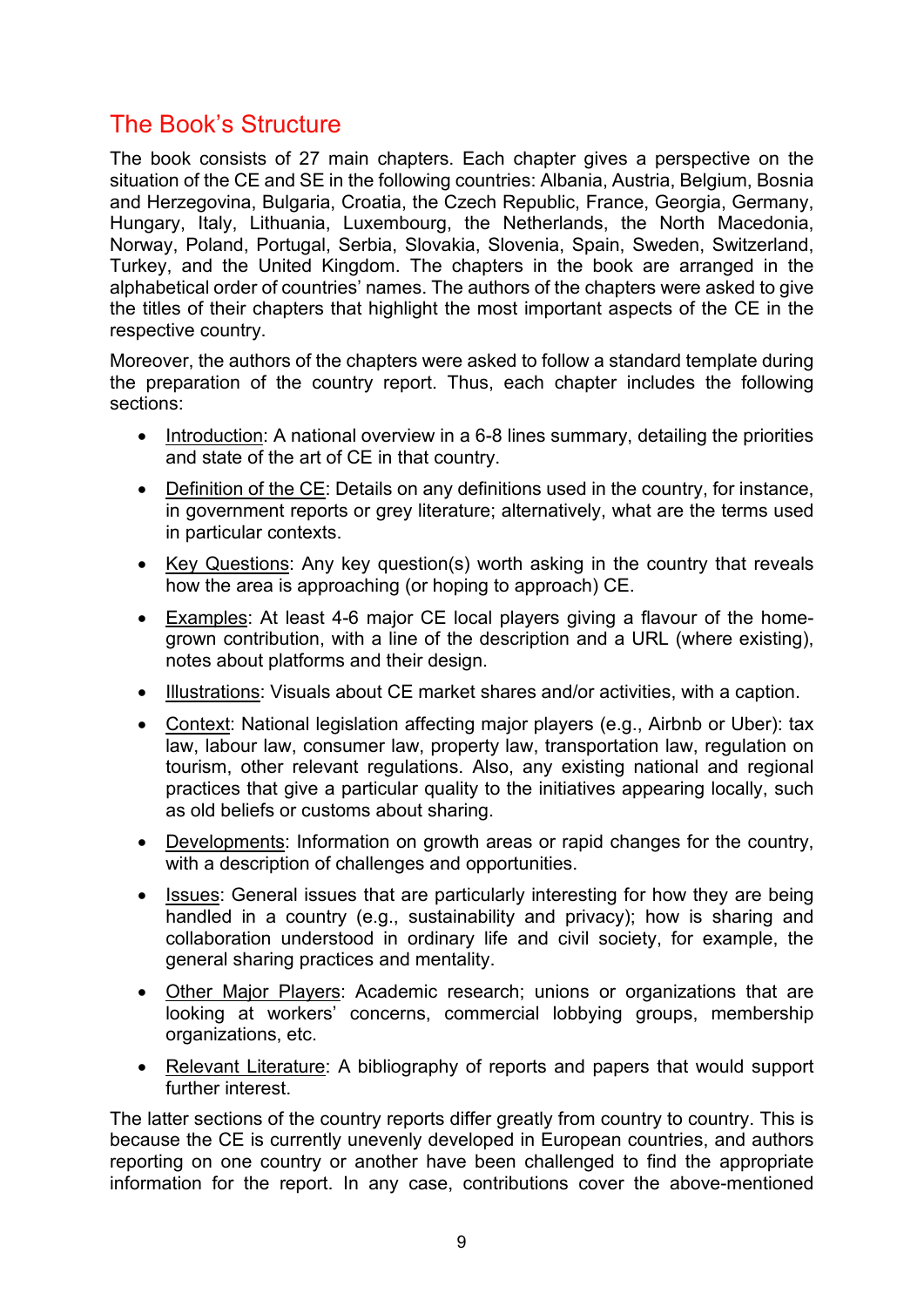participating countries and constitute a comprehensive volume for the analysis of the phenomenon of the CE.

## A Brief Outline of the Book's Chapters

In the first chapter, *Current and Prospective Expansion of the Sharing Economy in Albania*, Eglantina Hysa, Alba Demneri Kruja, and Vera Shiko start with the description of two strategies (CoM 2009; MIPA 2014) implemented a decade ago by the government and a few additional legal documents that contributed to the modernization of the digital market and e-services, as well as the SE development in the country. Currently, some selected sectors are more involved in the SE: agriculture, healthcare, tourism, accommodation, and transportation. Though, SE perceived as social innovation is subject to some limitations and barriers in the country. It is mostly because of lack of experience, but also because the SE concept is considered as unclear, the lack of transparency, the challenge of missing regulations and clear operating standards. At the same time, Albania, as a relatively small, post-communist country, which until now was categorized as a transitory one, has a great potential for the development of the SE in the future.

In the chapter, *Country Report on the Collaborative Economy in Austria*, Malte Höfner and Rainer Rosegger state that the CE is mainly characterized by activities in the accommodation sector as part of tourism and platforms connected to financial services (Behrendt et al. 2017). These two sectors are extremely important for Austria. Meanwhile, other services in most of the economic sectors operating sharing platforms are less developed than the European Union's average. Another particularity is that the forefront developments are taking place in the capital region of Vienna, while the majority of Austrians live in rural regions (Heiling and Schumich 2017, 2018). The authors raise questions on law challenges, complex tax systems, precarisation of services, and other constraints significant in managing this innovative economic process. The main aim, according to the chapter authors, is to strengthen the SE in the country by including various initiatives from the market players.

According to Liesbeth Huybrechts, Shenja van der Graaf, Ruben D'Hauwers, and Jo Pierson, authors of the chapter *Belgium: Adoption of the Sharing Economy*, the development of the SE in Belgium was not as active as in other countries. But in the recent decade, its development is speeding up, accompanying the belief that it could contribute to a more sustainable society (Digimedia 2017; United Nations 2017). The providers and the intermediaries of the online platforms that facilitate the transactions, as well as the individual users of the services, play the most important roles in the move towards the circular and the SE. However, debates continue to take place in Belgium around phenomenon definition and economic, quantitative, digital, and urbanrural aspects of the SE.

In the chapter, *Sharing Economy in Bosnia and Herzegovina*, Aleksandra Figurek and Rahman Nurković state that the term *sharing economy* prevails over the term *collaborative economy* in their country, and it implies goods and services accessed through digital platforms. In the recent decade, the SE has been growing significantly in Bosnia and Herzegovina. Nevertheless, it is below the level of developed economies, and the supply of sharing is still limited. Often, insufficiently adapted legislation makes involvement in the SE cause violation of existing laws.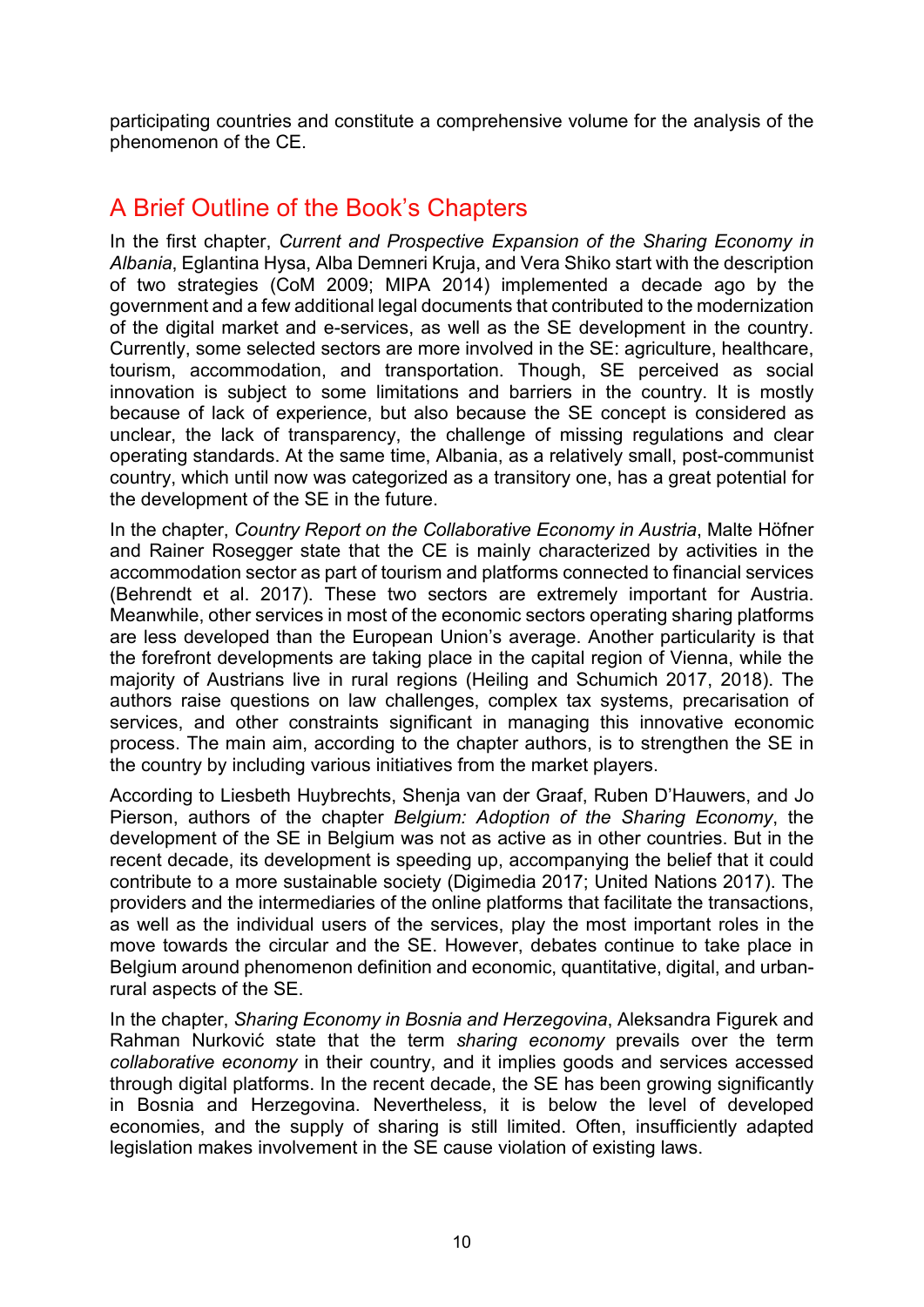In the chapter, *Setting the Stage of the Sharing Economy: The Case of Bulgaria*, Stela Baltova and Albena Vutsova report that SE is not a new phenomenon in the country; it has just gained new connotations with the development of Internet platforms (Georgieva et al. 2019). There are no precise figures on the growth of the SE in Bulgaria (European Commission 2018), but some problematic issues are evident: the lack of a generally agreed definition of the term *sharing economy*, as well as the importance of data protection regarding both customers and providers of platform work.

Further, in the chapter *The State of the Sharing Economy in Croatia: Legal Framework and Impact on Various Economic Sectors*, Kosjenka Dumančić and Anita Čeh Časni spotlight the SE as a rather new phenomenon in the country, with several highly involved industries such as accommodation, transportation, and finance. Non-profit and for-profit SE companies are well established in bigger cities and in the tourism sector. However, Croatia ranks below the European Union's average according to digital platforms per 1 mln of the population (Eurostat 2019a). Currently, the country has adopted the definition suggested by the European Commission, and there is no specific national definition. The relationships between the actors participating in SE still lack a legal basis (Dumančić 2017). Lately, the debate on unfair market competition caused by SE has been particularly relevant.

In the chapter, *The Sharing Economy in Practice in the Czech Republic: A Small Post-Communist Economy*, Libena Tetrevova describes the SE as having foundations in the pre-revolutionary period and currently gaining increasing importance in the country. The greatest potential for the SE in the Czech Republic is in the transport, accommodation, and finance sectors, but the SE here is somehow still below the level it reached in developed economies. The term SE is not rigorously defined (Marek et al. 2017). Frequently, the platforms are used as a tool for reimagining old business models, as well as supporting social innovation (Klesla 2018; Veber et al. 2016). The absence of a legal framework creates scepticism among potential users and deters some companies from getting involved in the SE.

According to Myriam Lewkowicz, the author of the chapter *France: An Ecosystem Favourable to the Development of the Sharing Economy*, the SE has been a topic of interest in the country for several years. A large share of the country's population is involved in the SE as either consumers or service providers (Barbezieux and Herody 2016). The main reasons for this are saving and/or earning money. It is recognized that the collaborative dimension can be a source of growth in the country (Pipame 2015). But state agencies and associations still use various definitions of the SE phenomenon (DGCCRF 2018). The key questions related to the SE in France concern political, legal, and tax issues.

In the chapter, *Georgia: Reality and Future Perspectives of the Sharing Economy Development*, Maka Kikilashvili lists numerous digital platforms that are active in the country, giving customers and suppliers the possibility to connect and exchange products or services. Most of these companies operate in the capital city of the country, and several are also active in the other cities. The essential spheres related to the operation of the SE, such as mortgaging, purchasing, or hiring of real estate, and transferring passengers, are regulated. The term SE does not have a commonly accepted definition in Georgia (Forbes Georgia 2014; Gorog 2016). Because of the latter and also due to other reasons, the forming, developing and promoting of the SE as a specific direction is an issue of the future.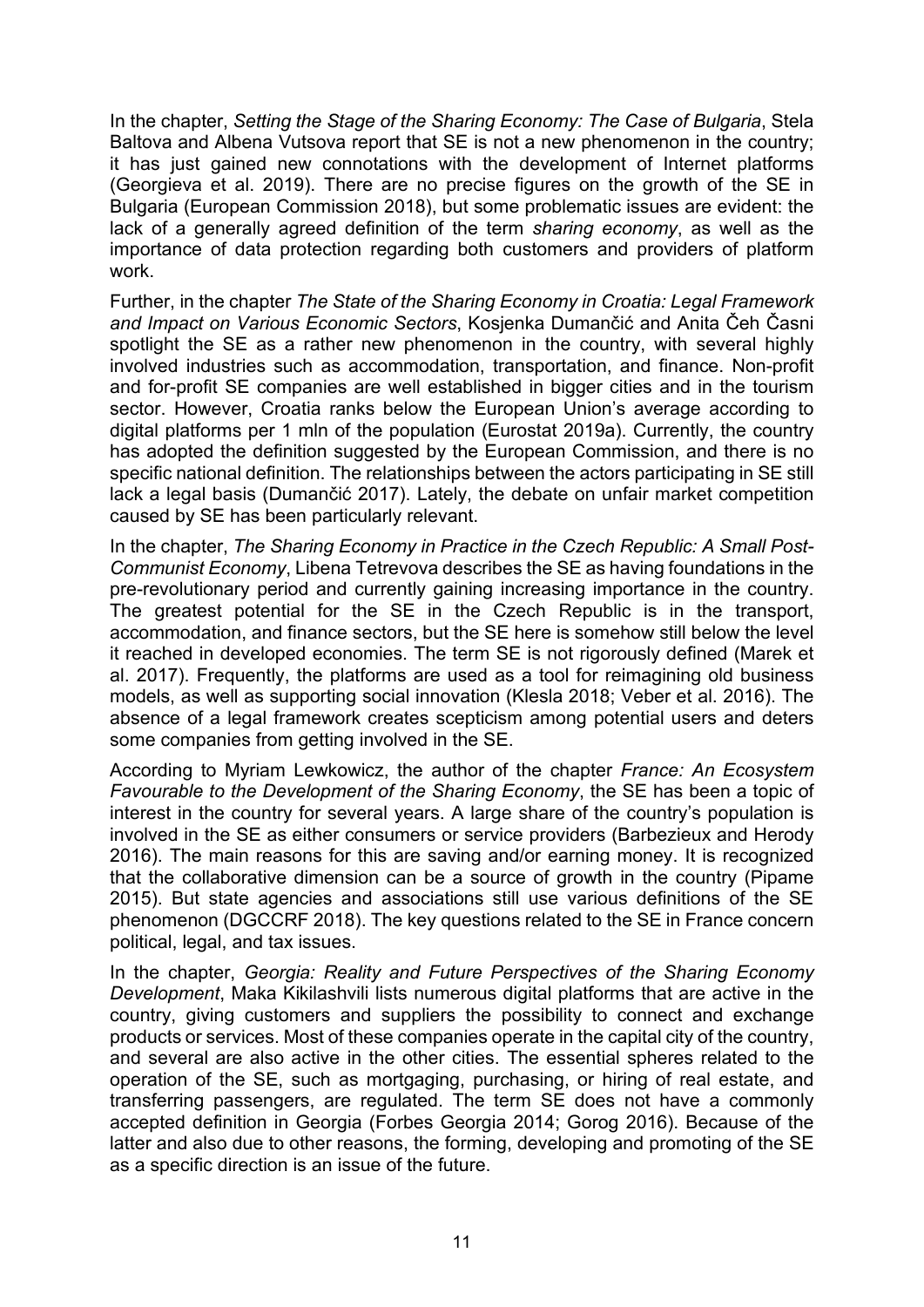In the chapter, *Germany: Co-Creating Cooperative and Sharing Economies*, Soenke Zehle, Hannes Käfer, Julia Hartnik, and Michael Schmitz report an ascending trend of the SE in the country. Numerous initiatives, social movements and start-ups related to sectors such as mobility, accommodation, co-working, clothing, food, consumer goods, finance, time banking, and education have emerged (Loske 2019). At the same time, the use of sharing services in Germany is still below the European Union's average (European Commission 2018). Mainly, this is happening because of the lack of time or interest, the lack of technical knowledge, the lack of user trust, and the lack of clarity regarding legal, tax, and labour issues.

In the chapter, *The Fragile Landscape of the Sharing Economy in Hungary*, Bori Simonovits, Anikó Bernát, and Bálint Balázs report that one-third of the Hungarian population, predominantly the wealthier, metropolitan, family-oriented, more educated, and younger generations, are open toward SE services (Buda et al. 2020). The primary motivations for this are lower prices and easier access to goods and services. Though, a proper and widely accepted definition of the term SE is still lacking (Dudás and Boros 2019). Companies involved in SE are quite fragile because of the lack of proper regulation and the lack of protection for involved market players.

Stefano Valerio, Monica Postiglione, Venere Stefania Sanna, Chiara Bassetti, Giulia Priora, and Cary Yungmee Hendrickson report in their chapter *Italian Style: Legislative Developments in Accommodation, Mobility, Food, Delivery, and Transport in Italy's Collaborative and Sharing Economy,* that the SE in Italy covers a wide variety of actors and organizational models, including profit-oriented and non-profit companies, as well as community-based practices (Grasseni 2014; Rossi 2018). Numerous initiatives operate in a variety of domains of activity and at various geographical levels. The most promising perspectives for the SE concern food delivery and mobility (Gagliardi and Mobili 2020). Unsolved issues are related to the lack of a unique national definition of the phenomenon, gaps in the labour law, and the roles of newly involved actors.

The authors of the chapter, *Sharing Economy in Lithuania: Steady Development with Focus on Transportation Sector*, Vida Česnuitytė, Leta Dromantienė, Dainius Bernotas, Jūratė Banytė, Elena Vitkauskaitė, and Eglė Vaičiukynaitė, report that SE businesses were created in the country almost a decade ago, and now more and more Internet platforms for buying, selling, or sharing services and goods are emerging. By the end of 2019, one-fifth of the population of the country was involved in SE-related activities (Eurostat 2019b). Domains such as transportation, accommodation, financing, and rental of goods are the most prominent SE sectors within the country. However, as a new phenomenon, it has not received enough attention from the official institutions until now; there is no official definition of the concept yet, and the legislation has not been adjusted sufficiently to actions related to the SE activities (Skaistė 2019).

According to Brano Glumac, author of the chapter *Luxembourg: Digital Innovation Challenges*, the dynamic developments of the economy and demographics in Luxembourg generated a high need for digital and social innovations, including the SE. The sector of particular interest in this sense in Luxembourg is mobility. Official statistics on the SE, as well as a unique definition of the phenomenon, is still missing (TIR 2016). For practical reasons, the understanding of SE is related to the incentives connected to sharing exclusive property, extending the usage of some goods, and reducing the consumption of resources. The biggest challenges concern the regulation of relations among major players, taxes, social insurance, job quality, and some other aspects of the SE operation in the country (Wirtz 2018).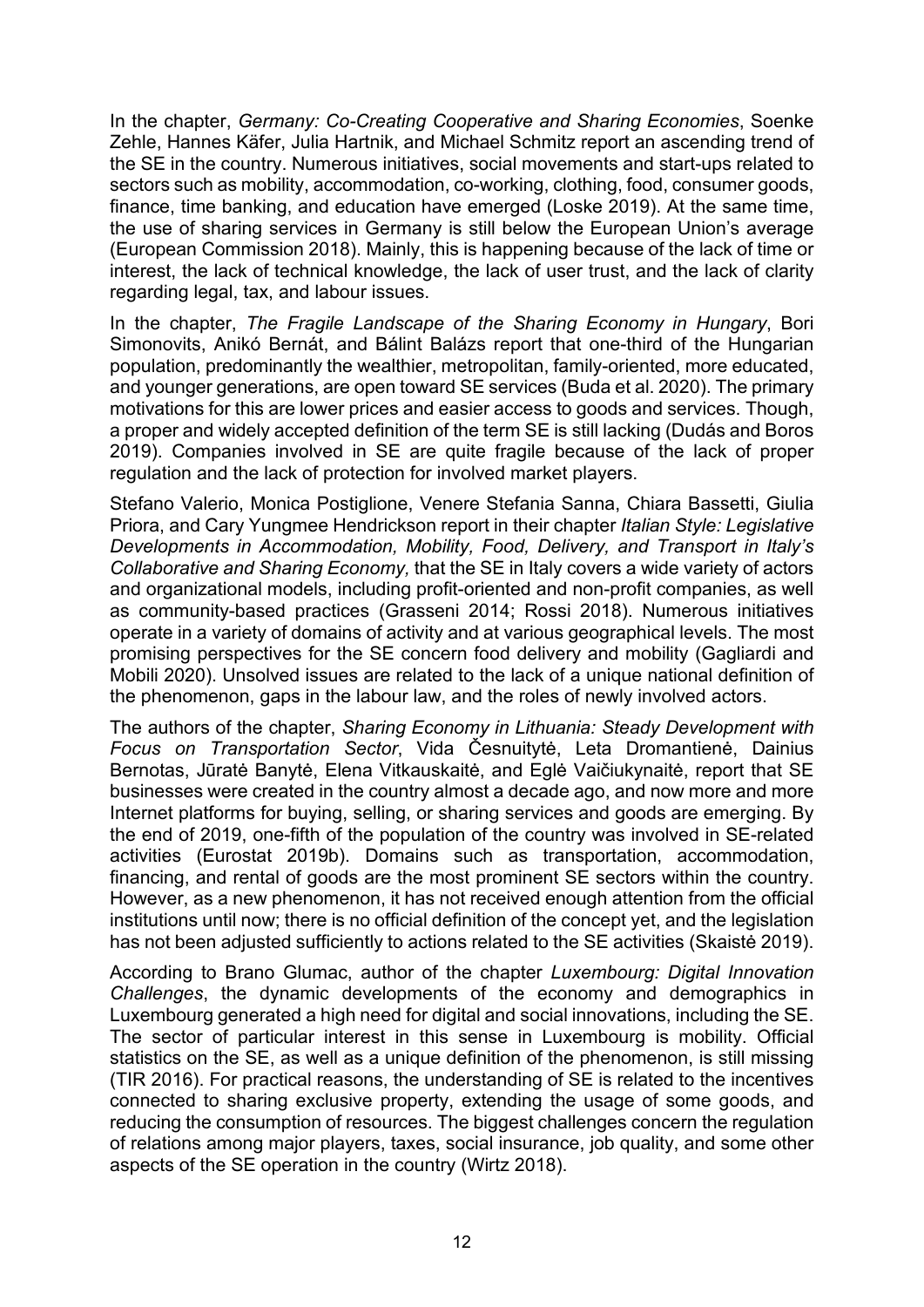In the chapter, *The Sharing Economy in the Netherlands: Grounding Public Values in Shared Mobility and Gig Work Platforms*, Martijn de Waal and Martijn Arets present the Netherlands as the pioneers of the SE, who transformed local initiatives of borrowing into SE supported digital platforms. The recognition of the social and environmental benefits of these platforms stimulated the expansion of the phenomenon widely. The SE anticipates more flexible organization and operation of jobs, but the development of the legislation moving from traditional to platform mediated work is still underway, and enforcing the approved legislation is also encountering difficulties because it requires radically new relations among market players (Bex et al. 2018).

In the chapter, *The Potential of the Sharing Economy in a Developing Country: The Case of North Macedonia*, Dimitar Trajanov, Julijana Angelovska, Tamara Mihajlovska, and Marija Poprizova present the SE as an innovative and progressive business model that creates the way for solving issues specific to a traditional economy occurring in North Macedonia, for example, capital investment, economy management and regulation. Currently, the most advanced sectors are transport and tourism. There is no official definition of the concept (Pandev and Sarkanjac 2017) nor national legislation to regulate SE activities (State Revenue Office 2018). These are probably the reasons for people's reservation in using digital platforms, even if the universities actively promote the SE in North Macedonian society.

In the chapter, *The Sharing Economy in Norway: Emerging Trends and Debates*, Trond Halvorsen, Christoph Lutz, and Johan Barstad report that the Norwegian government has a favourable attitude towards the SE. Currently, almost one-quarter of Norwegians are involved in SE activities; most networks are based in urban areas and among housing cooperatives. There are several definitions in use, but the common aspect specified is "an economic activity intermediated by digital platforms" (Regieringen 2017). At the same time, a special committee has identified the need to clarify legislation, adapt taxation, and balance the interests of various players in relation to the operation of the SE.

In the chapter, *Initiatives in the Sharing Economy Scheme: The Case of Poland*, Agnieszka Lukasiewicz and Aleksandra Nadolska state that more and more people in Poland use digital platforms that allow them to share goods and services. Nevertheless, the concept of the SE is still in development in Poland, and currently, it is perceived as a social and economic model based on sharing material and nonmaterial resources (Nadolska and Nadolski 2019), being an innovative form of doing business via Internet platforms (Pietrewicz and Sobiecki 2016). Issues such as tax regulation, labour market relations, competition, and trust in providers are not yet solved in the country and cause confusion leading to some conflicts in the labour market and some specific sectors, primarily in transportation and accommodation.

In the chapter, *Collaborative Economy in Portugal: The Recent Evolution*, Mela Bettega, Raul Masu, and Vera Lúcia Alves Pereira Diogo notice that only 17% of Portuguese have ever used services via collaborative platforms by 2018, and that is the lowest rate among the European Union-28 Member States (European Commission 2018). The SE concept is mostly mentioned in the contexts of economic growth, fighting climate change, eco-sustainability and enhancing the quality of life. There is no country-wide agreed official definition of CE and SE; the SE is mentioned in the governmental plan supporting the development of a circular economy (Diário da República 2017). Considering the risk involved by the lack of regulation, the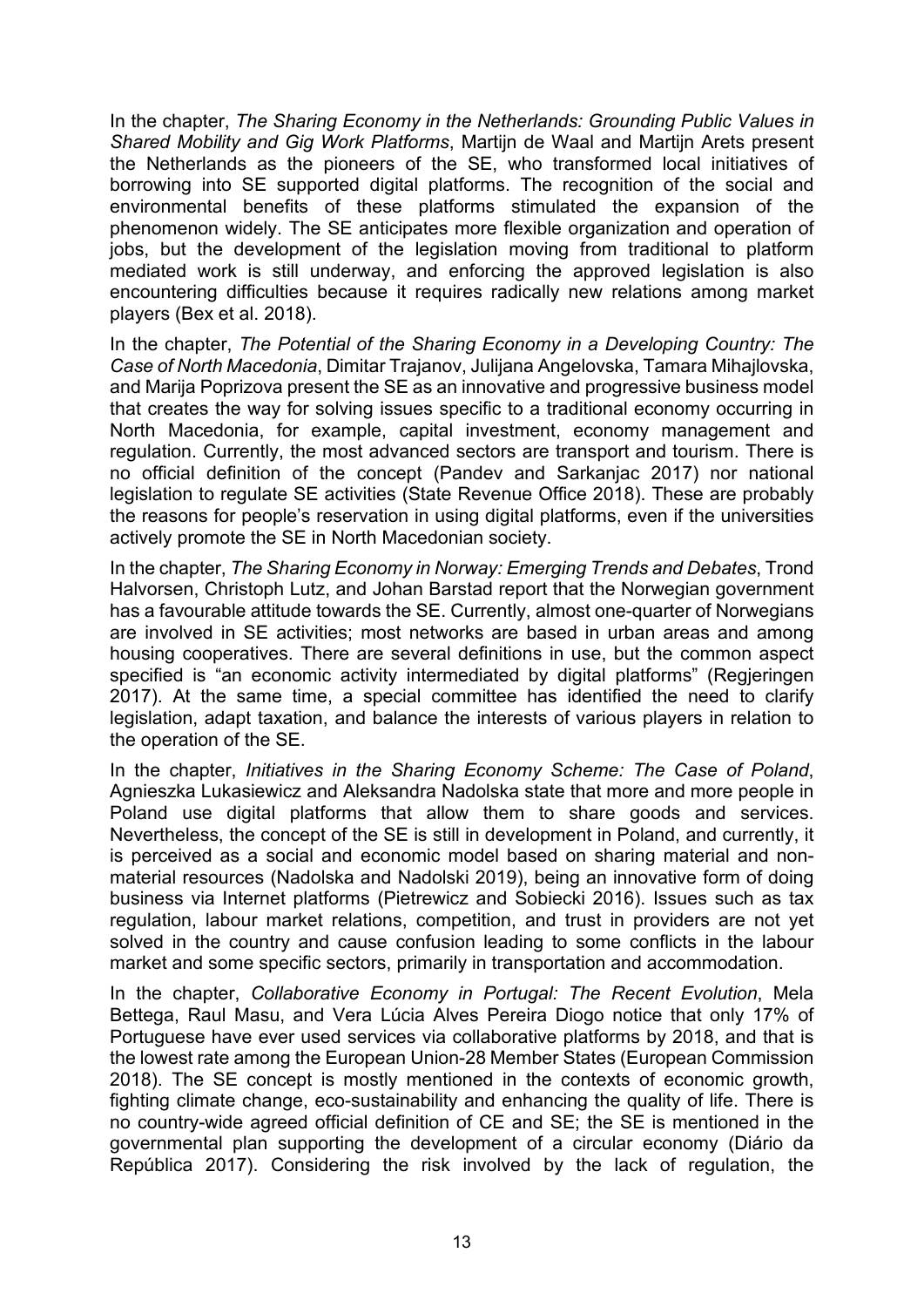government is planning to regulate short-term rentals (Patricío 2018), shared mobility (Nunes 2018) and other sectors involving sharing practices.

In the chapter, *Serbia: Sharing Economy as a New Market Trend and Business Model* by Maja Ćirić, Svetlana Ignjatijević, Aleksandra Fedajev, Marija Panić, Dejan Sekulić, Tanja Stanišić, Miljan Leković, and Sanela Arsić report that in the context of economic crisis and increasing unemployment, the SE in Serbia evolves as a new economic model for earning income and sharing resources. Among such activities, the most usual is online buying and collaboration for sharing resources through Internet platforms and mobile applications. Tourism appears to be the sector with the greatest potential for further developments in SE. However, further research and knowledge on the phenomenon are needed in relation to the SE in Serbia.

According to Jolana Gubalova, Sona Capkova, and Dagmar Kokavcova, authors of the chapter *Socio-Economical Aspects of the Collaborative Economy in Slovakia*, there are many domestic and several foreign digital platforms related to the SE (CE) activities in Slovakia. These platforms are especially important for the development of small and medium-sized enterprises, as well as for individuals as a source of additional income. The most developed platforms cover transportation, tourism, and accommodation. However, there is no legislation concerning the protection, safety and quality of goods and services for involved parties and relations on the labour market (Pellegrini 2016). In the meantime, most obligations are transferred to service providers.

In the chapter, *A Snapshot of Slovenia's Collaborative Economy*, Aleš Završnik, Katja Simončič, Manja Kitek Kuzman, and Tomaž Kušar show that the SE (CE) came into force in Slovenia in 2015. Since then, it has expanded, mainly in the sectors of tourism and accommodation, and a regulatory framework was created. Notwithstanding, the field of the SE still lacks regulation: the concept of SE isn't clearly defined, and CE is used interchangeably (Kralj 2017); questions related to ensuring economic, social, and legal security to workers within the SE and identifying the stakeholders for the social dialogue with the government remain open in the country (Hreščak 2018).

In the chapter, An Introduction to the Collaborative Economy in Spain, Rosa M. Garcia-Teruel discusses how digital platforms, as new social and business models, contribute significantly to the creation of workplaces in the context of high levels of unemployment in the country. However, SE phenomenon in Spain is not yet properly conceptualized (Miralles et al. 2017) nor regulated enough (Muñoz 2016). Such a situation can call for conflict and could undermine the reputation of SE.

Katie Berns, in the chapter *Sweden: A City-Centric Sharing Economy Built on Trust,* states that the level of CE development in Sweden is about average in comparison to the rest of European countries. Currently, there is no official definition of SE in Sweden; the common understanding is that CE includes the renting, bartering, loaning, gifting, and swapping of tangible and intangible assets (Felländer et al. 2019). The existing laws regulate, for the most part, the challenges emerging in relation to CE functioning at the national level (Markendahl et al. 2019). The processes involve partners from both the private and the public sectors, universities and institutions working in collaboration. The author concludes that in Sweden, the CE appears to be driven by goals such as environmental sustainability and opportunities to build communities rather than to increase economic efficiency and growth.

Anton Fedosov and Marc Langheinrich, the authors of the chapter *A Note on the Emerging Landscape of the Sharing Economy in Switzerland,* report that there is no agreed definition of the SE in Switzerland and that currently SE is considered as a case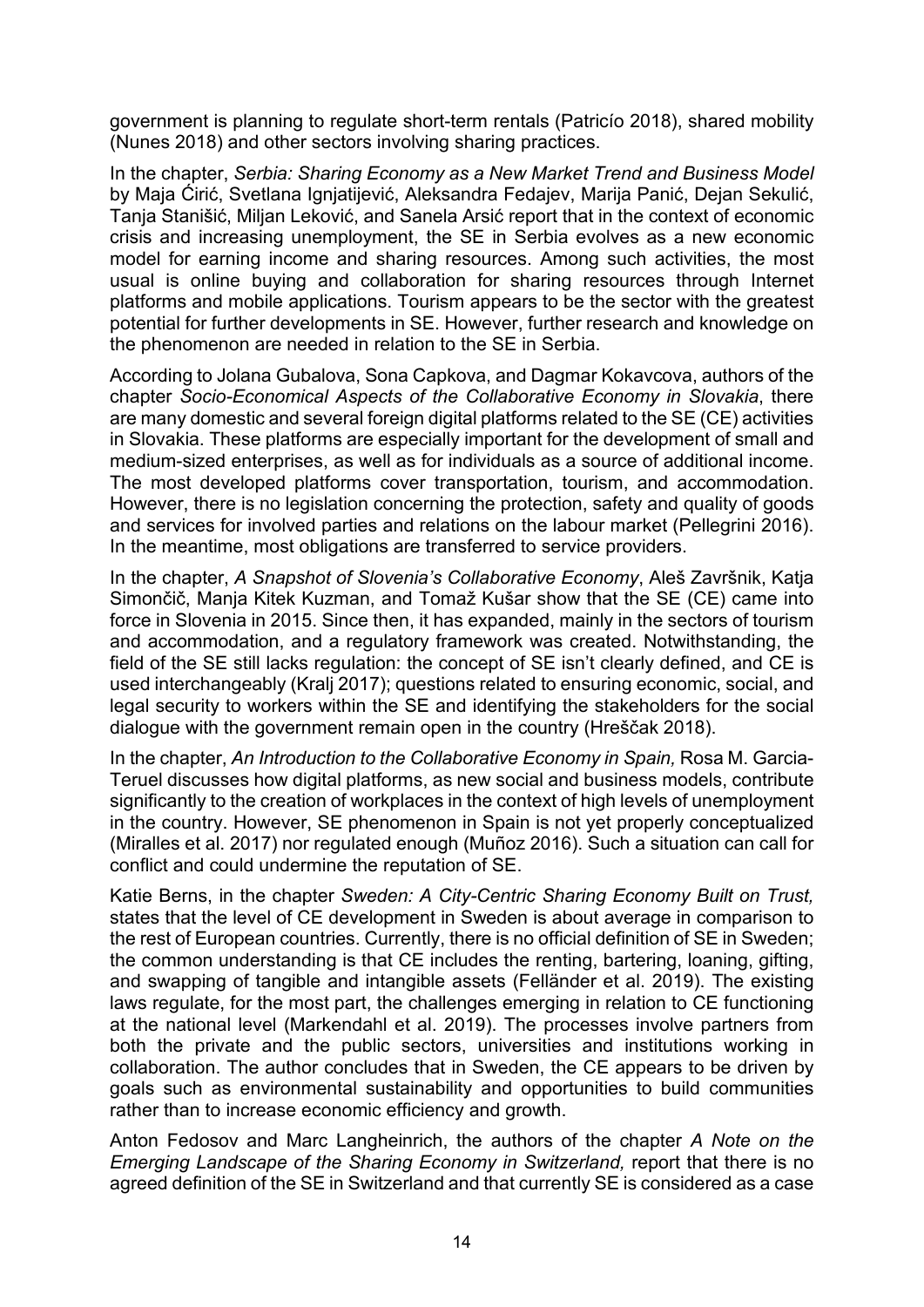of platform economy (von Stokar et al. 2018). The main stakeholders are businesses that establish online platforms for delivering goods and services to individuals; there are also few community-based non-profit SE initiatives (The Swiss State Secretariat for Economic Affairs 2017). The dominant areas in the SE are related to transport, accommodation, goods, and services, as well as financial services. But issues such as management of data of protection, social protection of workers involved in the SE, and competitiveness among business players involved in SE platforms remain problematic. Even though almost half of the country's consumers use the SE platforms, there are significant regional differences.

In the chapter, *A Socially Engaged Model of Sharing Platforms in Turkey: Design as a Blueprint of Practices and Local Cooperations*, Özge Subaşı and Berna Kirkulak-Uludag report that Turkey has one of the fastest-growing SE (Beutin 2018). The dominant areas for the SE are the media and entertainment, retail and consumer goods, automotive, and transport sectors (Kalaycı Oflaz 2019). However, there is no official definition of CE or SE recognized in governmental documents, and there is no appropriate legislation. Also, information is lacking on the positive and negative impacts of these platforms in Turkey.

In the chapter, *United Kingdom: An Examination of the Configuration of the Sharing Economy, Pressing Issues, and Research Directions,* Rodrigo Perez-Vega, Brian Jones, Penny Travlou and Cristina Miguel report that over two-thirds of the United Kingdom's population is involved in the SE, that is firmly supported by the United Kingdom's government (Wosskow 2014). But there is still no agreed definition of the phenomenon, and the SE is mainly perceived as mutually beneficial transactions made possible by the Internet and online platforms. The future of the SE depends on the sector in which businesses operate and on many other dimensions, such as customer expectations, demand, competition, technology, innovation, regulation, public views, and general acceptance or stakeholder buy-in (Knight 2020).

## **Summary**

The aim of this chapter was to present the idea and structure of *The Collaborative Economy in Action: European Perspectives*. This book is based on the 27 European country reports presented by the members of the COST Action CA16121 *From Sharing to Caring: Examining the Socio-Technical Aspects of the Collaborative Economy* conducted between 2017–2021.

From the collected countries' reports, it is evident that SE development varies across Europe and beyond. The facts presented in the chapters reveal stronger development in some particular domains, such as transportation and accommodation services. The development of the SE reflects the needs and aspirations of consumers and provides new opportunities for obtaining goods and services in more accessible ways, for example, for a lower price and from peers.

At the same time, some features are common to most countries. Regarding the definition of CE and SE, most of the countries included in this book lack a generally accepted definition of the phenomenon. The existing definitions focus on selling, buying, swapping, or sharing goods and services via the Internet and digital platforms. Legislation focusing on the relations within the SE actors is almost non-existent in most countries. Therefore, issues related to the social protection of rights and the interests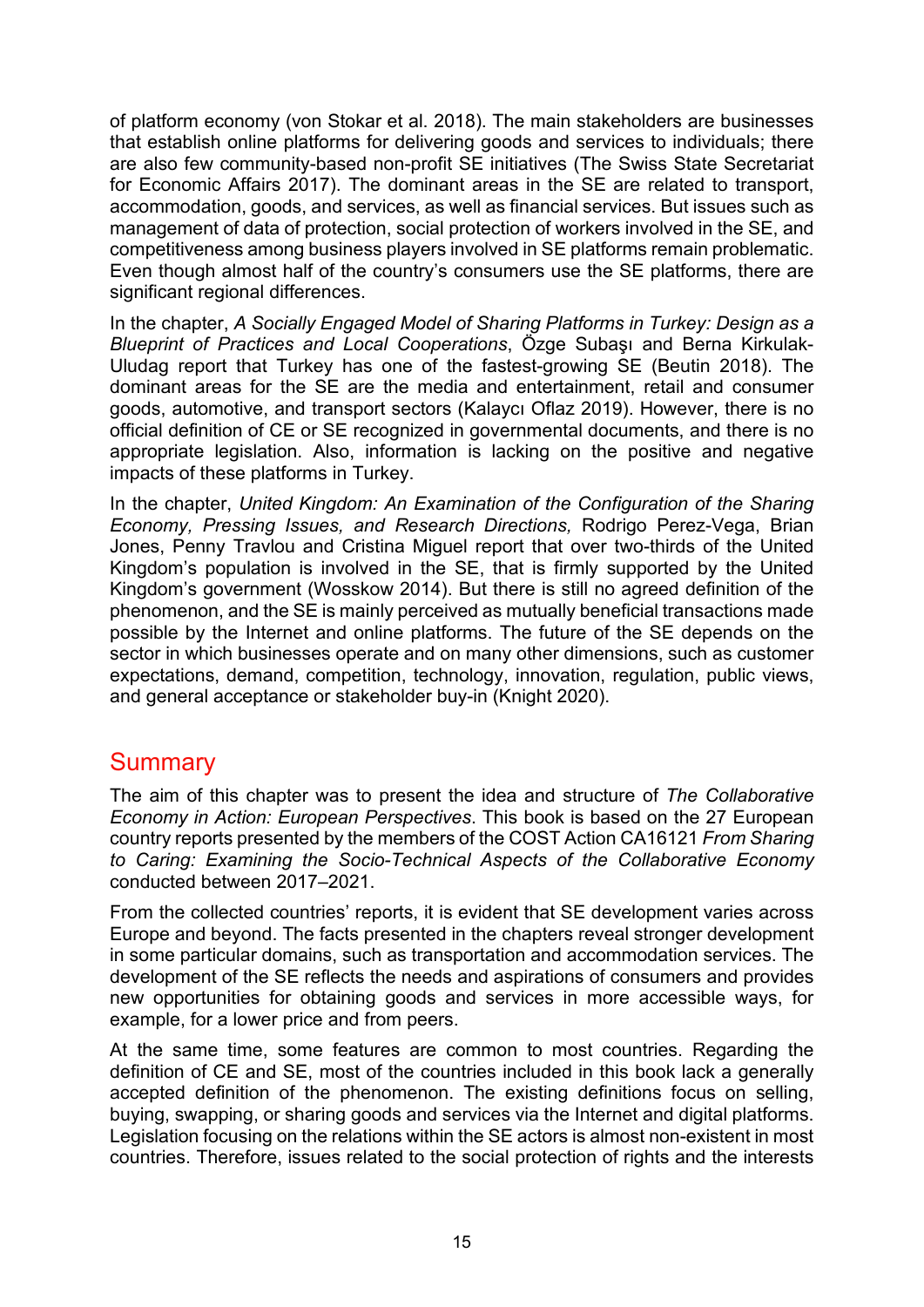of parties involved in the SE, taxation, competition, and data protection are unresolved in many countries.

The major players contributing to the SE development are, according to the reports included in this collection, customers, partners from both the public and the private sectors, universities, and governments.

The main achievement of this volume is that it provides the most recent countryspecific approaches related to the SE conceptualization, policies, development, and functions in the countries included. Interdisciplinary approaches resulting from the authors' very diverse backgrounds give a comprehensive perspective on this innovative phenomenon. The book might support the identification of barriers and ambiguities, as well as proposing new dimensions of SE. The editors and contributors hope that the book will become a useful tool for scholars, teachers, students, practitioners, and others who are looking for answers related to the phenomena of the CE and SE and the processes explored in this volume.

## Acknowledgements

The book editors thank all the contributors for their engagement with the COST Action *Sharing and Caring*, and with this book.

The book editors would also like to thank the COST Association for the generous support granted to the participants of the COST Action *Sharing and Caring*.

## **References**

- Barbezieux, P., and Herody, C. (2016). *Rapport au premier ministre sur l'économie collaborative. Mission confiée à Pascal terrasse député de l'Ardeche*, Hôtel de Maticgin, février 2016. Available at[:](http://www.gouvernement.fr/sites/default/files/document/document/2016/02/08.02.2016_rapport_au_premier_ministre_sur_leconomie_collaborative.pdf) [www.gouvernement.fr/sites/default/files/document/document/2016/02/08.02.2016\\_](http://www.gouvernement.fr/sites/default/files/document/document/2016/02/08.02.2016_rapport_au_premier_ministre_sur_leconomie_collaborative.pdf) rapport au premier ministre sur leconomie collaborative.pdf. Accessed 08 April 2021.
- Behrendt, S., Henseling, C., Flick, C., Ludmann, S., and Scholl, G. (2017). *Zukünfte des Peer-to-Peer Sharing. Diskurse, Schlüsselfaktoren und Szenarien* (*Future of peer-to-peer sharing. Discourses, key factors, and scenarios*). Institut für ökologische Wirtschaftsforschung (IÖW). PeerSharing Arbeitsbericht 5. Berlin. Available at: at: [www.peer](http://www.peer-sharing.de/data/peersharing/user_upload/Dateien/PeerSharing_AP_5.pdf)[sharing.de/data/peersharing/user\\_upload/Dateien/PeerSharing\\_AP\\_5.pdf](http://www.peer-sharing.de/data/peersharing/user_upload/Dateien/PeerSharing_AP_5.pdf). Accessed 08 April 2021.
- Beutin, N. (2018). *Share Economy 2017: The New Business Model*, PWC. Available at: [www.pwc.de/de/digitale-transformation/share-economy-report-2017.pdf.](http://www.pwc.de/de/digitale-transformation/share-economy-report-2017.pdf) Accessed 07 July 2020.
- Bex, P., Bloemenheuvel, M., Prij, S., Strijtveen, J., and Vis, L. (2018). *De klusen deeleconomie als aanleiding voor het moderniseren van de regelgeving* (*The gig and sharing economy as a cause to modernise regulation*). Sira Consulting. Available at[:](https://www.atr-regeldruk.nl/wp-content/uploads/2018/10/U144-TK-Rapport-Klus-en-deeleconomie-ATR-v1.0.pdf%20Accessed%2010%20Apr%202021) [www.atr-regeldruk.nl/wp-content/uploads/2018/10/U144-TK-Rapport-](http://www.atr-regeldruk.nl/wp-content/uploads/2018/10/U144-TK-Rapport-Klus-en-deeleconomie-ATR-v1.0.pdf)[Klus-en-deeleconomie-ATR-v1.0.pdf.](http://www.atr-regeldruk.nl/wp-content/uploads/2018/10/U144-TK-Rapport-Klus-en-deeleconomie-ATR-v1.0.pdf) Accessed 10 April 2021.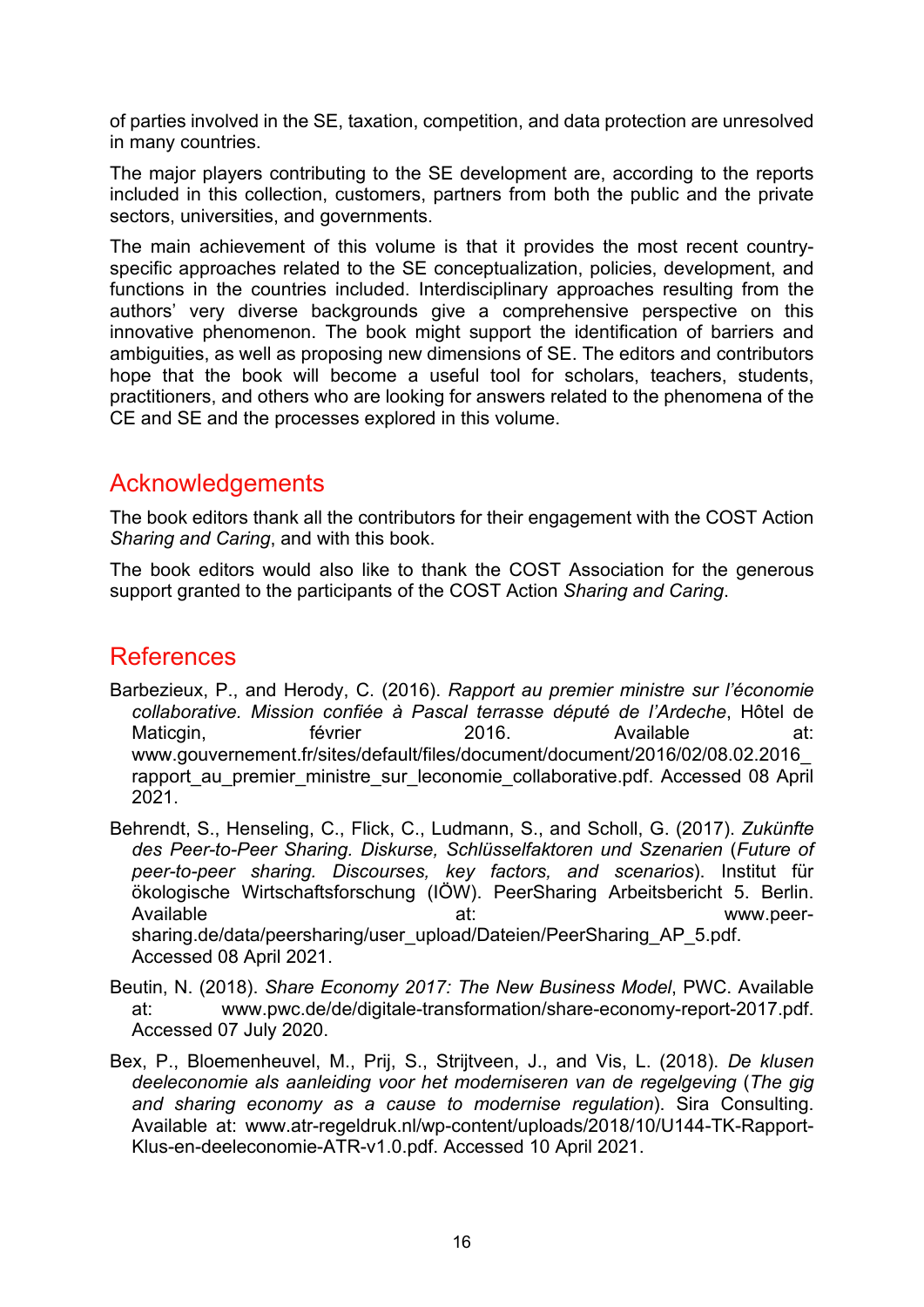- Buda, G., Pethes, B., and Lehota, J. (2020). Dominant Consumer Attitudes in the Sharing Economy: A Representative Study in Hungary. *Resources* 9(1).
- CoM (2009). *National Strategy of Science, Technology and Innovation 2009–2015. Technical Report*. Council of Ministers. Republic of Albania. Available at[:](http://portal.unesco.org/en/files/47499/12677115709STI_english.pdf/STI%2Benglish.pdf) http://portal.unesco.org/en/[files/47499/12677115709STI\\_english.pdf/STI%2Bengli](http://portal.unesco.org/en/files/47499/12677115709STI_english.pdf/STI%2Benglish.pdf)\_ [sh.pdf.](http://portal.unesco.org/en/files/47499/12677115709STI_english.pdf/STI%2Benglish.pdf) Accessed 08 April 2021.
- COST (2021). CA16121 From Sharing to Caring: Examining Socio-Technical Aspects of the Collaborative Economy. Available at: [w](http://portal.unesco.org/en/files/47499/12677115709STI_english.pdf/STI%2Benglish.pdf)ww.cost.eu/actions/CA16121/ Accessed 08 April 2021.
- DGCCRF (2018). *Fiche pratique Economie collaborative*. Available at[:](https://www.economie.gouv.fr/files/files/directions_services/dgccrf/documentation/fiches_pratiques/fiches/economie-collaborative.pdf) [www.economie.gouv.fr/files/files/directions\\_services/dgccrf/documentation/fiches\\_](https://www.economie.gouv.fr/files/files/directions_services/dgccrf/documentation/fiches_pratiques/fiches/economie-collaborative.pdf) [pratiques/fiches/economie-](https://www.economie.gouv.fr/files/files/directions_services/dgccrf/documentation/fiches_pratiques/fiches/economie-collaborative.pdf)collaborative.pdf. Accessed 08 April 2021.
- *Diário da República, 1.a série. No. 236.* (2017). Available at[:](https://dre.pt/application/file/a/114336872) [https://dre.pt/application/file/a/114336872.](https://dre.pt/application/file/a/114336872) Accessed 10 April 2021.
- Digimedia (2017). *Steeds meer deelplatformen erkend in België* (*More and more sharing platforms recognized in Flanders*). Brussels: Digital Media. Available at[:](https://digimedia.be/News/nl/21432/steeds-meer-deelplatformen-erkend-in-belgie.html) [https://digimedia.be/News/nl/21432/steeds](https://digimedia.be/News/nl/21432/steeds-meer-deelplatformen-erkend-in-belgie.html)-meer-deelplatformen-erkend-in[belgie.html](https://digimedia.be/News/nl/21432/steeds-meer-deelplatformen-erkend-in-belgie.html). Accessed 08 April 2021.
- Dudás, G., and Boros, L. (2019). A közösségi gazdaság (sharing economy) definiálásának dilemmái (Dilemmas of defining sharing economy). *Tér és Társadalom*, 33(1), 107–130. Available at: [https://doi.org/10.17649/TET.33.1.3058.](https://doi.org/10.17649/TET.33.1.3058) Accessed 08 April 2021.
- Dumančić, K. (2017). *Collaborative Economy: Challenge For Regulators. Collection of essays from the 22nd International Scientific Conference on Economic and Social Development: "The Legal Challenges of Modern World."* Varazdin Development and Entrepreneurship Agency. Split. Croatia. Available at: [www.esd](http://www.esd-conference.com/upload/book_of_proceedings/esd_Book_of_Proceedings_Split_2017_doc_Online.pdf)conference.com/upload/book of proceedings/esd Book of Proceedings Split 2 017 doc Online.pdf. Accessed 08 April 2021.
- European Commission (2018). *Flash Eurobarometer 467. Report. The use of the collaborative economy*. Survey conducted by TNS Political and Social at the request of the European Commission, Directorate-General for Internal Market, Industry, Entrepreneurship and SMEs. European Union. [http://ec.europa.eu/growth/single](http://ec.europa.eu/growth/single-market/services/collaborative-economy_en)[market/services/collaborative](http://ec.europa.eu/growth/single-market/services/collaborative-economy_en)-economy\_en. Accessed 10 April 2021.
- Eurostat (2019a). *Are you part of the collaborative economy?* Available at[:](https://ec.europa.eu/eurostat/web/products-eurostat-news/-/DDN-20190416-1) [https://ec.europa.eu/eurostat/web/products](https://ec.europa.eu/eurostat/web/products-eurostat-news/-/DDN-20190416-1)-eurostat-news/-/DDN-20190416-1. Accessed 02 May 2020.
- Eurostat (2019b). *Use of collaborative economy. Percentage of individuals. [isoc\_ci\_ce\_i]*. Available at[:](http://appsso.eurostat.ec.europa.eu/nui/show.do?dataset=isoc_ci_ce_i&lang=en) [http://appsso.eurostat.ec.europa.eu/nui/show.do?dataset=isoc\\_ci\\_ce\\_i&lang=en.](http://appsso.eurostat.ec.europa.eu/nui/show.do?dataset=isoc_ci_ce_i&lang=en) Accessed 10 April 2021.
- Felländer, A., Ingram, C., and Teigland, R. (2015). Sharing economy. Embracing Change with Caution. *Näringspolitiskt Forum Rapport*, 11.
- Forbes Georgia (2014). *What is Shared Economy?* Available at[:](https://forbes.ge/blog/42/ra-aris-Shared-Economy%20Accessed%2026%20May%202020) [https://forbes.ge/blog/42/ra](https://forbes.ge/blog/42/ra-aris-Shared-Economy)-aris-Shared-Economy Accessed 26 May 2020.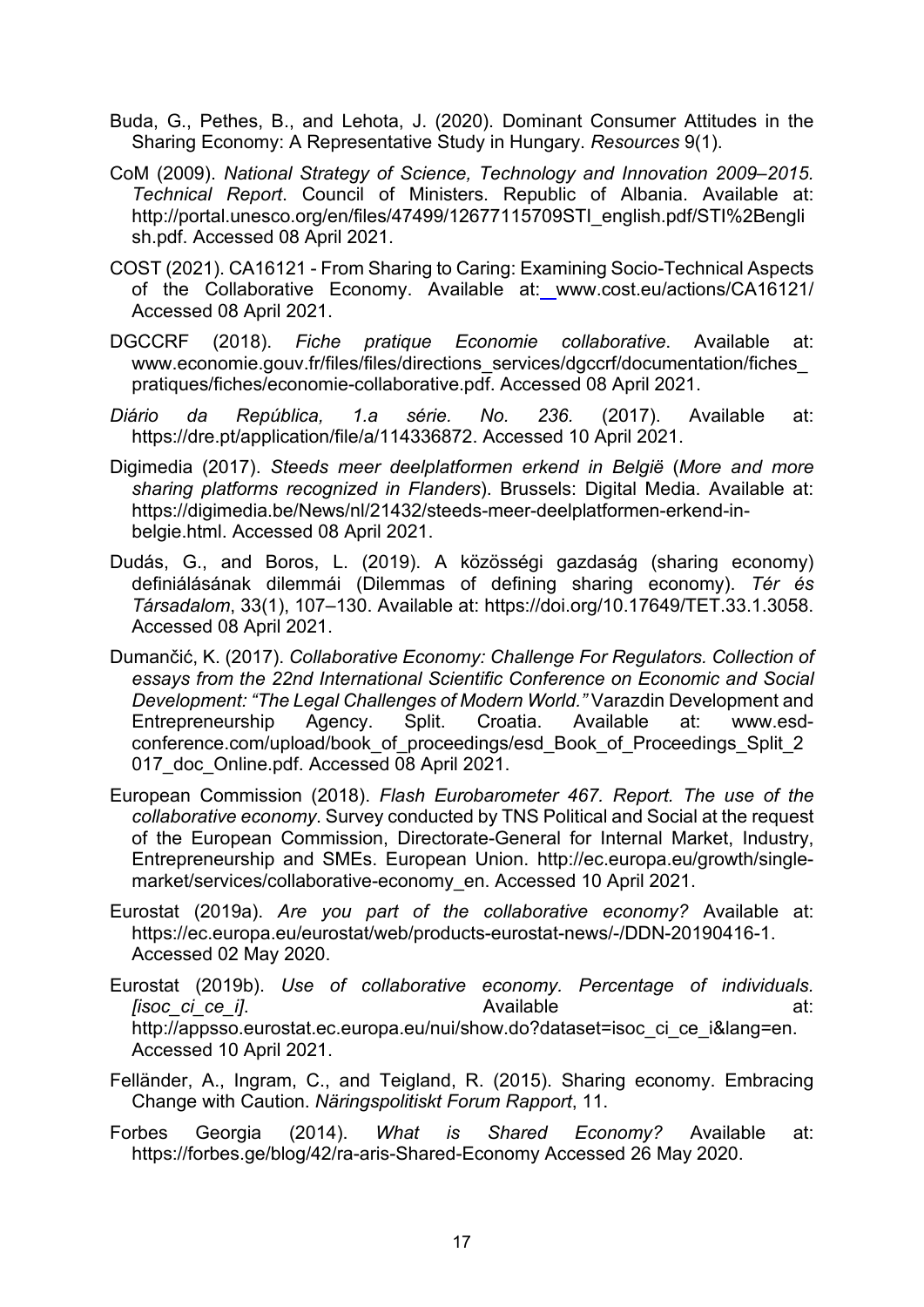- From Sharing to Caring (2021). Official Website. Available at[:](http://portal.unesco.org/en/files/47499/12677115709STI_english.pdf/STI%2Benglish.pdf) http://sharingandcaring.eu Accessed 08 April 2021.
- Gagliardi, A., and Mobili, M. (2020). *Monopattini elettrici, sanzioni fino a 800 euro e nuovi limiti di velocità* (*Electric kick-scooters, fines up to 800 euros and new speed limits*). Il Sole 24 ore. Available at: [www.ilsole24ore.com/art/monopattini-elettrici](http://www.ilsole24ore.com/art/monopattini-elettrici-sanzioni-fino-800-euro-e-nuovi-limiti-velocita-ACi4WwCB)[sanzioni-fino-800-euro-e-nuovi-limiti-velocita-ACi4WwCB.](http://www.ilsole24ore.com/art/monopattini-elettrici-sanzioni-fino-800-euro-e-nuovi-limiti-velocita-ACi4WwCB) Accessed 10 April 2021.
- Georgieva, T., Georgieva, R., Galev, T., Yalamov, T., and Koleva, F. (2019). *Innovation.bg 2019 Innovation and Economic Growth*. ARC Fund, 41–42.
- Gorog, G. (2016). The Definitions of Sharing Economy. *Management* 13(2), 175–189. Available at[:](https://www.researchgate.net/publication/328775134_The_Definitions_of_Sharing_Economy_A_Systematic_Literature_Review) www.researchgate.net/publication/328775134 The Definitions of Sharing Econo my A Systematic Literature Review. Accessed 26 May 2020.
- Grasseni, C. (2014). Seeds of trust. Alternative food networks in Italy. *Journal of Political Ecology* 21(1), 178–192.
- Heiling, M., and Schumich, S. (2017). *Branchenreport "Sharing Economy" 2017* (*Industry Report of the "Sharing Economy"*). Kammer für Arbeiter und Angestellte für Wien, Abt. Betriebswirtschaft. Available at[:](https://www.arbeiterkammer.at/infopool/wien/Branchenanalyse_Sharing_Economy_2017.pdf) [www.arbeiterkammer.at/infopool/wien/Branchenanalyse\\_Sharing\\_Economy\\_2017.](https://www.arbeiterkammer.at/infopool/wien/Branchenanalyse_Sharing_Economy_2017.pdf) [pdf.](https://www.arbeiterkammer.at/infopool/wien/Branchenanalyse_Sharing_Economy_2017.pdf) Accessed 08 April 2021.
- Heiling, M., and Schumich, S. (2018). Zwischen Teilhabe und Marktanteilen: Entwurf einer Landkarte für die "Sharing Economy" (Between participation and market shares: Designing a map for the "Sharing Economy"). *Momentum Quarterly— Zeitschrift für sozialen Fortschritt*, 7 (1), 17–28. Available at[:](https://doi.org/10.15203/momentumquarterly.vol7.no1.p17-28) [https://doi.org/10.15203/momentumquarterly.vol7.no1.p17-28.](https://doi.org/10.15203/momentumquarterly.vol7.no1.p17-28) Accessed 08 April 2021.
- Hreščak, A. (2018). Impractical laws and Airbnb speeding from the right. *Dnevnik*. Available at: [www.dnevnik.si/1042800614.](http://www.dnevnik.si/1042800614) Accessed 05 August 2019.
- Kalaycı Oflaz, N. (2019). Paylaşim Ekonomisi ve Türkiye Üzerine Bir Değerlendirme. *International Social Sciences Studies Journal*, 5(32), 1692–1705.
- Klesla, J. (2018). *Uber versus taxi*. Institute for Politics and Society. Available at[:](https://www.politikaspolecnost.cz/wp-content/uploads/2018/05/Uber-vs.-taxi-IPPS.pdf) [www.politikaspolecnost.cz/wp-content/uploads/2018/0](https://www.politikaspolecnost.cz/wp-content/uploads/2018/05/Uber-vs.-taxi-IPPS.pdf)5/Uber-vs.-taxi-IPPS.pdf. Accessed 08 April 2021.
- Knight, O. (2020). *As we emerge from the crisis can the Sharing Economy help us build a more connected and caring future?* Available at[:](https://www.sharingeconomyuk.com/blog/as-we-emerge-from-the-crisis-can-the-sharing-economy-help-us-build-a-more-connected-and-caring-future) www.sharingeconomyuk.com/blog/as[-we-emerge-from-the-crisis-can-the-sharing](https://www.sharingeconomyuk.com/blog/as-we-emerge-from-the-crisis-can-the-sharing-economy-help-us-build-a-more-connected-and-caring-future)economy-help-us-build[-a-more-connected-and-caring-future.](https://www.sharingeconomyuk.com/blog/as-we-emerge-from-the-crisis-can-the-sharing-economy-help-us-build-a-more-connected-and-caring-future) Accessed 10 April 2021.
- Kralj, R. (2017). *Opredelitev ekonomije delitve* (*Defining the sharing economy*). Available at: [https://za-misli.si/kolumne/rok-kralj/3353-opredelitev-ekonomije](https://za-misli.si/kolumne/rok-kralj/3353-opredelitev-ekonomije-delitve)[delitve.](https://za-misli.si/kolumne/rok-kralj/3353-opredelitev-ekonomije-delitve) Accessed 05 August 2019.
- Loske, R. (2019). *Die Doppelgesichtigkeit der Sharing Economy: Vorschläge zu ihrer gemeinwohlorientierten Regulierung* (*The double face of the sharing economy: proposals for a commons-oriented regulation*). Hans-Böckler-Stiftung. https:// doi.org/10.5771/0342-300x-2019-1-64. Available at[:](https://www.wsi.de/data/wsimit_2019_01_loske.pdf) [www.wsi.de/data/wsimit\\_2019\\_01\\_loske.pdf.](https://www.wsi.de/data/wsimit_2019_01_loske.pdf) Accessed 07 July 2020.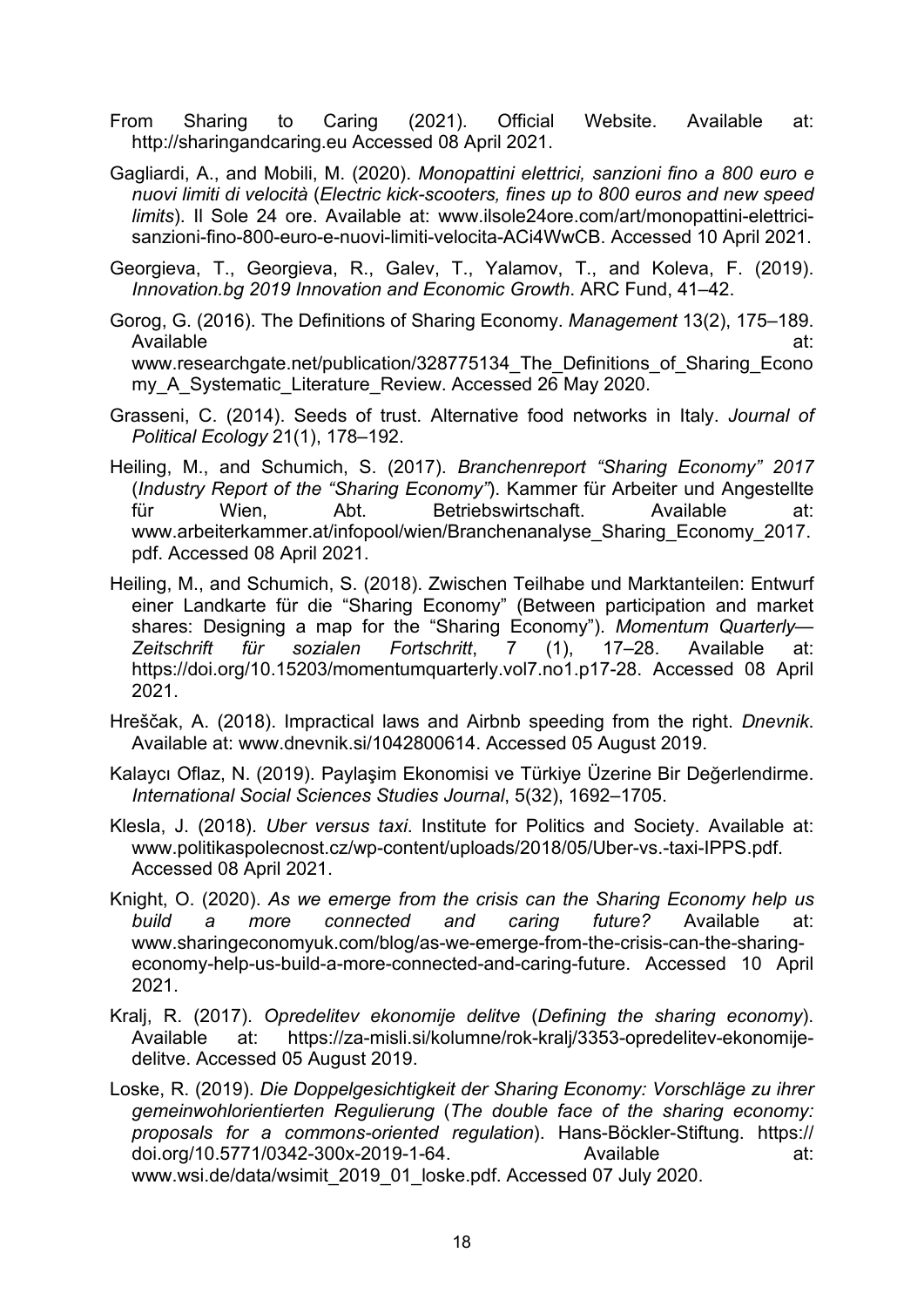- Marek, D., Franče, V., Němec, P., Bolková, E., Novotná, K., and Krchnivá, K. (2017). *Sdílená ekonomika. Bohatství bez vlastnictví* (*Sharing economy: Wealth without property*). Deloitte. Available at: [https://docplayer.cz/68757942-Sdilena-ekonomika](https://docplayer.cz/68757942-Sdilena-ekonomika-bohatstvi-bez-vlastnictvi.html)bohatstvi-bez[-vlastnictvi.html.](https://docplayer.cz/68757942-Sdilena-ekonomika-bohatstvi-bez-vlastnictvi.html) Accessed 08 April 2021.
- Markendahl, J., Hossain, M. I., Mccormick, K., Lund, T., Möller, J., and Näslund, P. (2018). Analysis of sharing economy services: Initial findings from sharing cities Sweden. *Nordic and Baltic Journal of Information and Communications Technologies,* 1: 239–260.
- MIPA (2014). *Cross-Cutting Strategy: "Digital Agenda of Albania 2015-2020." Technical Report*. Ministry of Innovation and Public Administration. Republic of Albania. Available at: [https://akshi.gov.al/wp](https://akshi.gov.al/wp-content/uploads/2018/03/Digital_Agenda_Strategy_2015_-_2020.pdf)[content/uploads/2018/03/Digital\\_Agenda\\_Strategy\\_2015\\_](https://akshi.gov.al/wp-content/uploads/2018/03/Digital_Agenda_Strategy_2015_-_2020.pdf)-\_2020.pdf. Accessed 30 June 2019.
- Miralles, I., Dentoni, D., and Pascucci, S. (2017). Understanding the organization of sharing economy in agri-food systems: evidence from alternative food networks in Valencia. *Agriculture and Human Values*, 34(4), 833–854.
- Mosconi, G., Lukasiewicz, A., and Avram, G. (eds.). (2018). *Member Countries Report on the Collaborative Economy*. Available at: [http://sharingandcaring.eu/sites/default/files/files/CountriesReport2018.pdf.](http://sharingandcaring.eu/sites/default/files/files/CountriesReport2018.pdf) Accessed 10 April 2021.
- Muñoz, P. J. (2016). El consumo colaborativo en España: experiencias relevantes y retos de futuro (Collaborative consumption in Spain: relevant experiences and future challenges). *Revista CESCO de Derecho de Consumo*, 17: 62–75.
- Nadolska, A., and Nadolski, W. (2019). Ramy prawne aspektów sharing economy w Polsce (Legal framework of sharing economy in Poland). *Zeszyty Prawnicze Biura Analiz Sejmowych*, 2(62), 9–42.
- Nassare-Aznar, S., Dumančić, K., and Priora, G. (2018). *Preliminary Legal Analysis of Country Reports on Cases of Collaborative Economy*. Available at[:](http://sharingandcaring.eu/sites/default/files/files/NasarreDumancicPriora-Legalapproachcases-23-5-2018.pdf) [http://sharingandcaring.eu/sites/default/files/files/NasarreDumancicPriora](http://sharingandcaring.eu/sites/default/files/files/NasarreDumancicPriora-Legalapproachcases-23-5-2018.pdf)-[Legalapproachcases-23-5-2018.pdf.](http://sharingandcaring.eu/sites/default/files/files/NasarreDumancicPriora-Legalapproachcases-23-5-2018.pdf) Accessed 10 April 2021.
- Nunes, F. (2018, 10). "Lei da Uber" já está em vigor. Saiba tudo o que vai mudar para plataformas, motoristas e utilizadores—ECO. *SAPO*. Available at[:](https://eco.sapo.pt/2018/10/31/distico-no-carro-curso-para-motoristas-e-limite-de-horas-ao-volante-tudo-o-que-vai-mudar-com-a-lei-da-uber/) [https://eco.sapo.pt/2018/10/31/distico-no-carro-curso-para-motoristas-e-limite-de](https://eco.sapo.pt/2018/10/31/distico-no-carro-curso-para-motoristas-e-limite-de-horas-ao-volante-tudo-o-que-vai-mudar-com-a-lei-da-uber/)[horas-ao-volante-tudo-o-que-vai-mudar-com-a-lei-da-](https://eco.sapo.pt/2018/10/31/distico-no-carro-curso-para-motoristas-e-limite-de-horas-ao-volante-tudo-o-que-vai-mudar-com-a-lei-da-uber/)uber/. Accessed 29 May 2020.
- Pandev, V., and Sarkanjac, S. J. (2017). Sharing economy. *The 14th International Conference for Informatics and Information Technology (CIIT2017)*, Mavrovo (Macedonia), 125–129. Available at: [http://eprints.finki.ukim.mk/11388/1/978-608-](http://eprints.finki.ukim.mk/11388/1/978-608-4699-07-1_pp125-129.pdf) [4699-07-1\\_pp125-129.pdf.](http://eprints.finki.ukim.mk/11388/1/978-608-4699-07-1_pp125-129.pdf) Accessed 20 November 2019.
- Patricío, I. (2018, July 21). Esta é a nova lei do alojamento local. Saiba tudo o que vai mudar—ECO. *SAPO*. Available at: [https://eco.sapo.pt/2018/07/21/esta-e-a-nova](https://eco.sapo.pt/2018/07/21/esta-e-a-nova-lei-do-alojamento-local-saiba-tudo-o-que-vai-mudar/)[lei-do-alojamento-local-](https://eco.sapo.pt/2018/07/21/esta-e-a-nova-lei-do-alojamento-local-saiba-tudo-o-que-vai-mudar/)saiba-tudo-o-que-vai-mudar/. Accessed 29 May 2020.
- Pellegrini, P. (2016). *Kolaboratívnej ekonomike sa netreba brániť* (There is no need to defend the collaborative economy). Available at: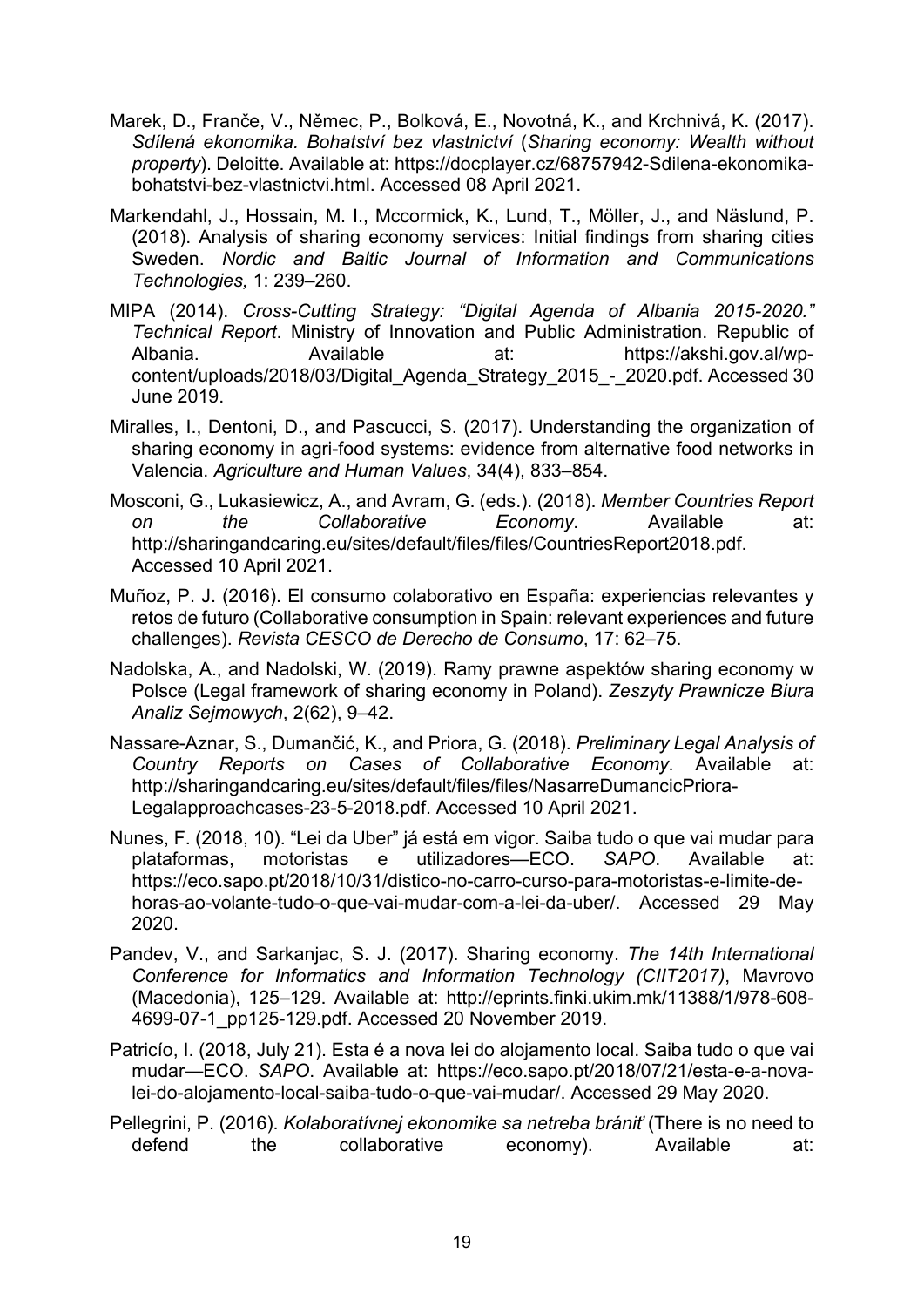[www.teraz.sk/slovensko/ppellegrini-](http://www.teraz.sk/slovensko/ppellegrini-kolaborativnej-ekonomike/228394-clanok.html)kolaborativnej-ekonomike/228394-clanok.html. Accessed: 04 April 2019.

- Pietrewicz, J., and Sobiecki, R. (2016). Przedsiębiorczość Sharing Economy. In: M. Poniatowska-Jaksch and R. Sobiecki (eds.), *Sharing economy (ekonomia współdzielenia)*. Warsaw: Oficyna Wydawnicza Szkoły Głównej Handlowej w Warszawie.
- Pipame. (2015). *Enjeux et perspectives de la consommation collaborative*. Available at: [www.entreprises.gouv.fr/files/files/directions\\_services/etudes-et](http://www.entreprises.gouv.fr/files/files/directions_services/etudes-et-statistiques/prospective/Numerique/2015-07-Consommation-collaborative-Rapport-final.pdf)[statistiques/prospective/Numerique/2015-07-Consommation-](http://www.entreprises.gouv.fr/files/files/directions_services/etudes-et-statistiques/prospective/Numerique/2015-07-Consommation-collaborative-Rapport-final.pdf)collaborative-[Rapport-final.pdf.](http://www.entreprises.gouv.fr/files/files/directions_services/etudes-et-statistiques/prospective/Numerique/2015-07-Consommation-collaborative-Rapport-final.pdf) Accessed 10 April 2021.
- Regjeringen. (2017). Delingsøkonomien. Muligheter og utfordringer (The sharing economy: opportunities and challenges). *Official Norwegian Report (NOU) 2017*: 4 Chapter 1. Available at[:](https://www.regjeringen.no/contentassets/1b21cafea73c4b45b63850bd83ba4fb4/no/pdfs/nou201720170004000dddpdfs.pdf%20Accessed%2029%20May%202020) [www.regjeringen.no/contentassets/1b21cafea73c4b45b63850bd83ba4fb4/no/pdfs/](https://www.regjeringen.no/contentassets/1b21cafea73c4b45b63850bd83ba4fb4/no/pdfs/nou201720170004000dddpdfs.pdf%20Accessed%2029%20May%202020) [nou201720170004000dddpdfs.pdf.](https://www.regjeringen.no/contentassets/1b21cafea73c4b45b63850bd83ba4fb4/no/pdfs/nou201720170004000dddpdfs.pdf%20Accessed%2029%20May%202020) Accessed 10 April 2021.
- Rossi, P. (ed.). (2017). Marketing at the Confluence between Entertainment and Analytics. *Proceedings of the 2016 Academy of Marketing Science (AMS) World Marketing Congress*. London: Springer International Publishing. https://doi.org/10.1007/978-3-319-47331-4. Accessed 08 April 2021.
- Skaistė, G. (2019). Sharing Economy in Lithuania. *Presentation at the 5th MC Meeting "A Closer Look at the Collaborative Economy" of the COST Action CA16121 "Sharing and Caring,"* 21 May 2019. Vilnius: Mykolas Romeris University.
- State Revenue Office. (2018). *Годишен извештај 2017* (2017 Yearly report). No: 16– 2387. Available at: [www.ujp.gov.mk/files/attachment/0000/1093/1857-](http://www.ujp.gov.mk/files/attachment/0000/1093/1857-7121_Godisen_izvestaj_za_2017_11.05.2018.pdf) [7121\\_Godisen\\_izvestaj\\_za\\_2017\\_11.05.2018.pdf .](http://www.ujp.gov.mk/files/attachment/0000/1093/1857-7121_Godisen_izvestaj_za_2017_11.05.2018.pdf) Accessed 10 April 2021.
- The Swiss State Secretariat for Economic Affairs. (2017). *Bericht über die zentralen Rahmenbedingungen für die digitale Wirtschaft* (*Report on the central framework for the digital economy*). Available at[:](http://www.seco.admin.ch/dam/seco/de/dokumente/Wirtschaft/Wirtschaftspolitik/digitalisierung/Bericht_Rahmenbedingungen_Digitale_Wirtschaft.pdf.download.pdf/Bericht_Rahmenbedingungen_Digitale_Wirtschaft_de.pdf) [www.seco.admin.ch/dam/seco/de/dokumente/Wirtschaft/Wirtschaftspolitik/digitalisi](http://www.seco.admin.ch/dam/seco/de/dokumente/Wirtschaft/Wirtschaftspolitik/digitalisierung/Bericht_Rahmenbedingungen_Digitale_Wirtschaft.pdf.download.pdf/Bericht_Rahmenbedingungen_Digitale_Wirtschaft_de.pdf) [erung/Bericht\\_Rahmenbedingungen\\_Digitale\\_Wirtschaft.pdf.download.pdf](http://www.seco.admin.ch/dam/seco/de/dokumente/Wirtschaft/Wirtschaftspolitik/digitalisierung/Bericht_Rahmenbedingungen_Digitale_Wirtschaft.pdf.download.pdf/Bericht_Rahmenbedingungen_Digitale_Wirtschaft_de.pdf). Accessed 10 April 2021.
- TIR Consulting Group LLC. (2016). *The 3rd Industrial Revolution Strategy Study for the Grand Duchy of Luxembourg*. Imprimerie Centrale Luxembourg, Luxembourg.
- United Nations (2017). *Sustainable Development Goals*. Available at[:](https://sustainabledevelopment.un.org/?menu=1300) <https://sustainabledevelopment.un.org/?menu=1300>. Accessed 08 April 2021.
- Veber, J., Krajčík, V., Hruška, L., and Makovský, P. (2016). *Sdílená ekonomika* (*Sharing economy*). College of Entrepreneurship and Law. Available at[:](https://www.vspp.cz/wp-content/uploads/2017/05/zprava.pdf%20Accessed%2008%20Apr%202021) [www.vspp.cz/wp-content/uploads/2017/05/zprava.pdf.](https://www.vspp.cz/wp-content/uploads/2017/05/zprava.pdf%20Accessed%2008%20Apr%202021) Accessed 10 April 2021.
- von Stokar, T., Peter, M., Zandonella, R., Angst, V., Pärli, K., Hildesheimer, G., Scherrer, J., and Schmid, W. (2018). *Sharing Economy. Teilen statt besitzen* (*Sharing Economy: sharing instead of owning*). Zurich: vdf Hochschulverlag an der ETH Zürich. Available at: [https://doi.org/10.3218/3881-1.](https://doi.org/10.3218/3881-1) Accessed 10 April 2021.
- Wirtz, B. (2018). *The government's ambiguity on the sharing economy is a problem*. Available at: [https://wirtzbill.com/2018/09/19/the](https://wirtzbill.com/2018/09/19/the-governments-ambiguity-on-the-sharing-economy-is-a-problem/)-governments-ambiguity-on-the[sharing-economy-is-a-](https://wirtzbill.com/2018/09/19/the-governments-ambiguity-on-the-sharing-economy-is-a-problem/)problem/. Accessed 10 April 2021.